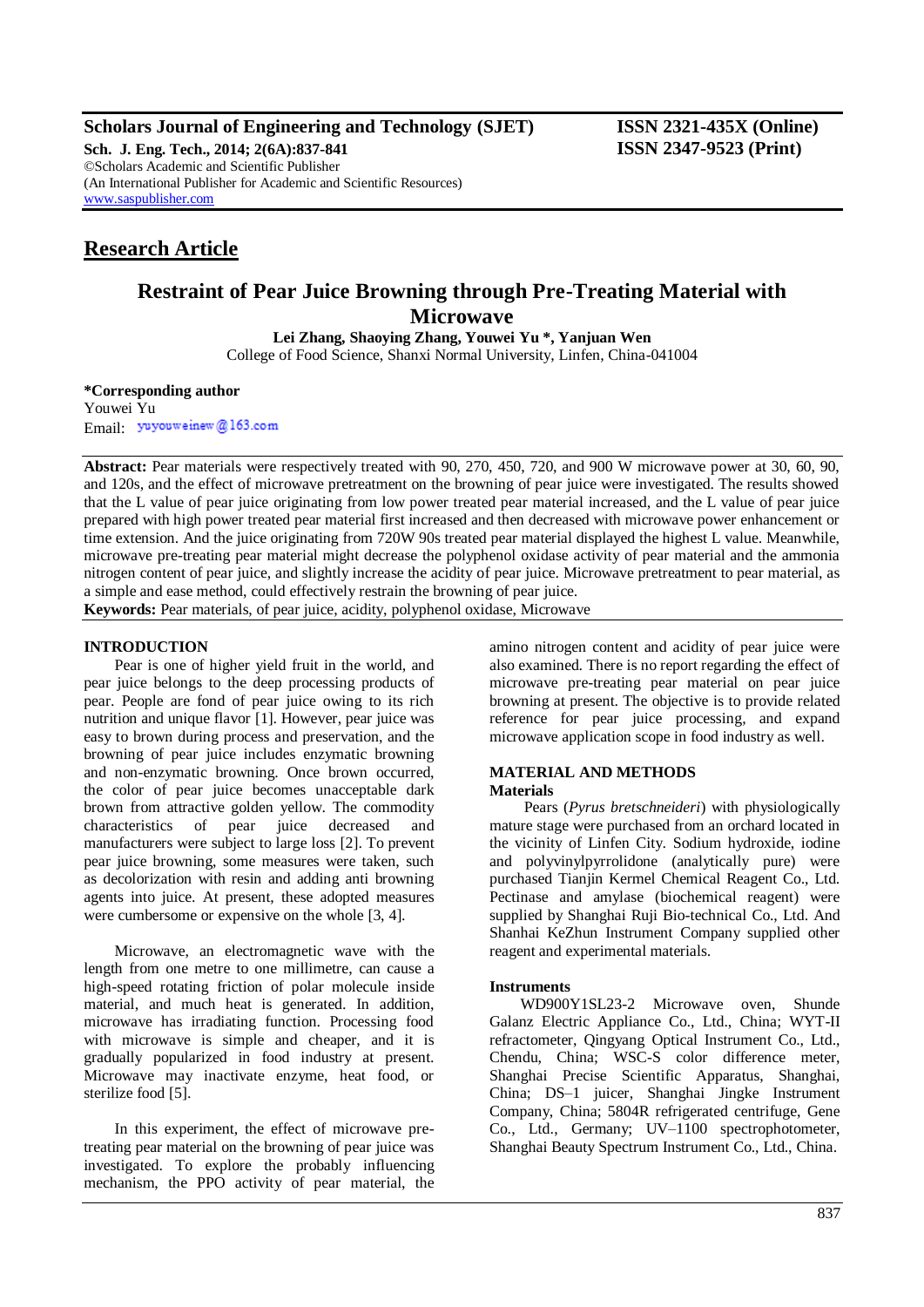## **Preparation of pear juice**

Pears were cleaned and cut into small pieces and each piece was about a cubic centimetre. 500g of pear pieces was treated with microwave at certain power or time. Afterward, the treated pieces were squeezed with juicer and filtered at 260-mesh. The acquired juice was sterilized with  $98^{\circ}$  for 60s, quickly cooled to  $51^{\circ}$ , and then treated for about 2 h with pectinase and amylase under  $51^0$  to degrade the pectin and starch [6]. The pear juice was filtered with 0.45 μm membrane and diluted to 11.5 Brix using deionised water.

## **Determination of pear juice browning**

The degree of pear juice browning was indicated with L value determined using a color difference meter.  $L = 0$  represents black, and  $L = 100$  represents white [7].

## **Determination of acidity and ammonia nitrogen content**

The acidity of pear juice was determined according to the method of Zhong *et al*. [8]. And the ammonia nitrogen content of apple juice was assayed using the method of Grissom [9].

#### **Determination of polyphenol oxidase activity**

PPO (polyphenol oxidase) activity was determined using the method of Du *et al*. [10].

#### **Qualitative detection of pectin and starch**

The pectin and starch of pear material were qualitatively determined according to the method of Chopda and Barrett [11].

#### **Experimental design and data analysis**

 Pear materials were treated with 90, 270, 450, 720, and 900 W microwave power at 30, 60, 90, and 120s, respectively. And untreated material was served as control sample. There were 21 groups of samples in the experiment, and each sample was repeated three times. Data were statistically analyzed using DPS7.05, and Tukey 's method was adopted for multiple comparison. Values were expressed with mean  $\pm$  SD (standard deviation).

## **RESULTS Pear juice browning**



**Fig. 1: Effect of microwave pretreatment on pear juice L-value**

L value represents the browning degree of pear juice. Higher L value stands for lighter browning, and pear juice is golden color. Lower L value indicates severe browning, and the color of pear juice is dark brown. As shown in Figure 1, the L value of pear juice originating from pear material treated with 90, 270 and 450 W microwave increased, and the L value of pear juice originating from pear material treated with 720 or 900 W microwave firstly increased and then decreased with time extension. The pear juice of 720W 90s treated

pear material displayed the highest L value 62.2, which was 34.9% higher than that of control samples. The pear juice of 900W 60s treated pear material also demonstrated higher L value, and it was 30.0% higher than that of control samples. Overall, treating pear material with higher microwave power might effectively restrain pear juice browning.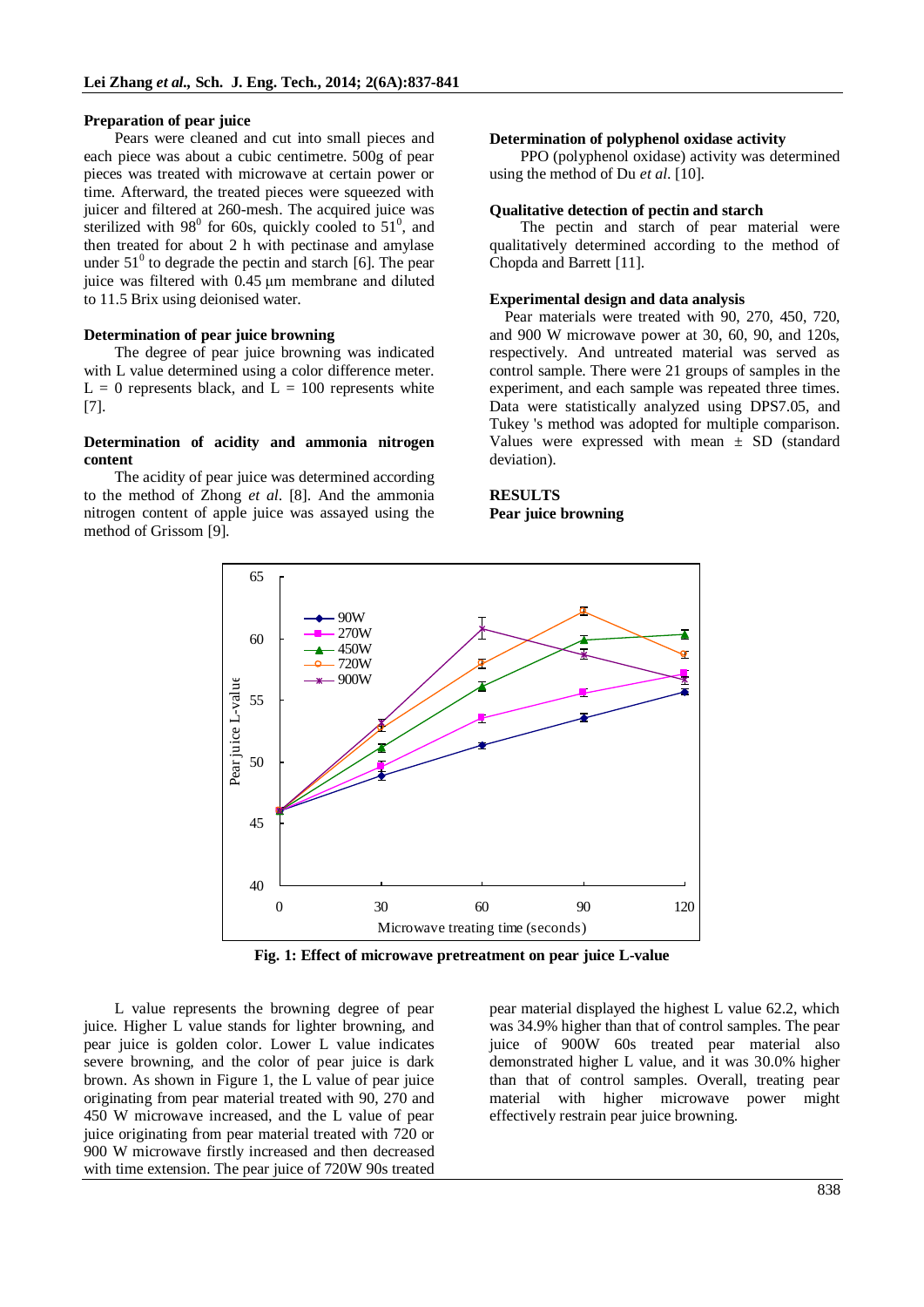**PPO activity of peach material**



**Fig. 2: Effect of microwave pretreatment on the PPO activity of pear material**

As described in Fig. 2, after pear materials were treated with microwave, their PPO activities decreased with microwave power enhancement and time extension in the mass. Among them, PPO activity of 720W or 900W treated pear material rapidly decreased, reaching to lower value at 90s that was about 11% of control sample PPO activity. Though the PPO activities of 90, 270, and 450 W treated sample also declined, they were

too slow. Therefore, treating pear material with higher power of microwave could usefully decreased the PPO activity of pear material, and this was beneficial to prevent the enzymatic browning of pear juice.

## **Amino nitrogen content of peach juice**



**Fig. 3: Effect of microwave pretreatment on the amino nitrogen content of peach juice**

The non enzymatic browning in pear juice is mainly Maillard reaction. Namely the carbonyl of reducing sugar reacts with the amino-group of amino acid, and produces Schiff base composed of much dark brown substance. Maillard reaction seriously decreases the commodity value of pear juice [12]. Compared with

apple juice, pear juice contained more amino nitrogen, and Maillard reaction more certainly occurred. After Microwave treating pear material, the amino nitrogen content of pear juice decreased with microwave enhancement or time extension (Fig. 3). The pear juice originating from 900W 120s treated pear material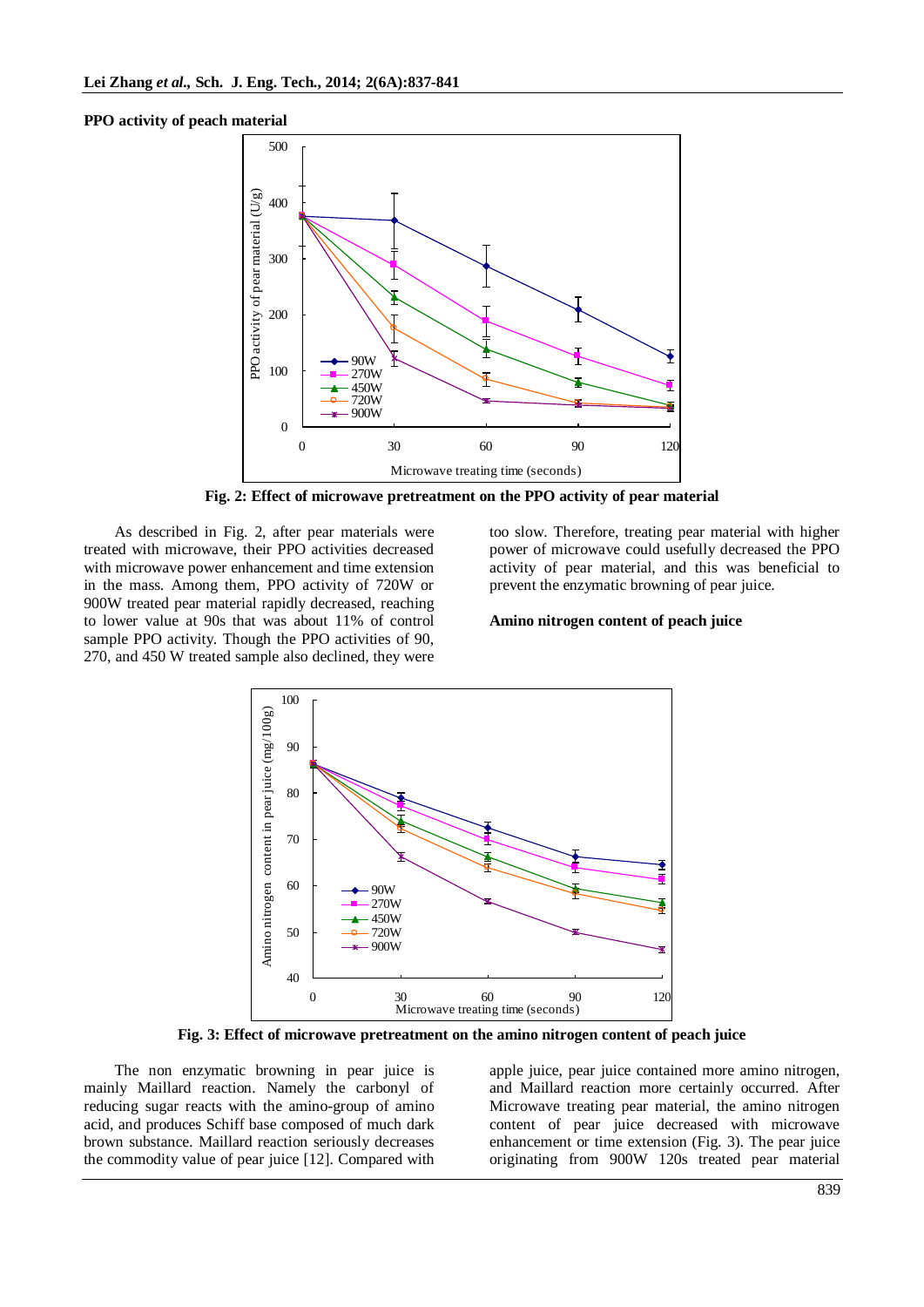decreased the most amino nitrogen content, which is 86.4% lower than that of control sample. The pear juice originating from 750W 90s or 450 W 90s treated pear material also decreased more amino nitrogen content, and it was about 32.4% lower than that of control sample. 90 W or 270 W treated pear material decreased the least amino nitrogen content of pear juice. That microwave treating pear material decreased the amino nitrogen content was disadvantageous as for controlling the browning of pear juice, but microwave treating pear material could effectively inactivate the PPO activity and reduce enzymatic browning. In general, the advantage outweighed the disadvantages.

## **Acidity content of peach juice**



**Fig. 4: Effect of microwave pretreatment on the acidity content of peach juice**

Acidity is one of the characteristic flavors of pear juice. As shown in Figure 4, after pear material was treated with microwave, the acidity of pear juice generally slightly increased with microwave enhancement or time extension. The pear juice originating from 720 W 90 s and 720 W 120 s treated pear material was 3.7% and 5.7% higher than that of control sample, respectively. The increasing acidity was extremely limited, but it was crucial to control pear juice browning [13, 14].

## **DISCUSSION**

PPO could cause juice enzymatic browning. Before fruit was smashed, PPO and its substrate located in different parts of the cell, and enzymatic browning did not occur usually. However, once fruit was smashed, PPO contacted its substrate, and enzymatic browning immediately occurred under oxygen participation [15]. Microwave pre-treating pear material could inactivate PPO, thereby restraining enzymatic browning during fruit smashing. The inactivation effect of PPO was limited in lower microwave power or shorter time. Though treating pear material with higher microwave or longer time could effectively inactivate PPO, this might cause the great loss of amino nitrogen and lead to severe Maillard reaction [12]. Through overall consideration, the moderate time and power of microwave pre-treating pear material was best suitable. In the experiment, the microwave treatment of 720W combining 90s could maximally inactivate PPO, while the retention of amino nitrogen was much more. So 720W combining 90s was the best optimum to pretreating pear material to restrain pear juice browning.

Acidity has certain influence on juice browning. Higher acidity can restrain the PPO activity, partly decreasing enzymatic browning [13]. Maillard reaction as a non- enzymatic browning is nucleophilic reaction in fact. In higher acidity, amino group is protonated and nucleophilic reaction is blocked to a certain extent. Therefore, higher acid could also inhibit the non enzymatic browning of juice [14]. Microwave pretreating pear material could cause the slight increase of pear juice acidity, and this was beneficial to control the enzymatic browning and non - enzymatic browning of pear juice.

#### **CONCLUSION**

Pear material was pre-treated with low power microwave, and the L value of pear juice increased with the power enhancement or time extension. While pear material was pre-treated with higher power microwave, the L value of pear juice firstly increased and then decreased with time extension. And the juice originating from treated pear material with 720W 90s microwave demonstrated the highest L value. The PPO activity of pear material and the amino nitrogen content of pear juice decreased with microwave increase or time stretch. And pear juice acidity slightly increased with microwave enhancement or time extension. Overall,